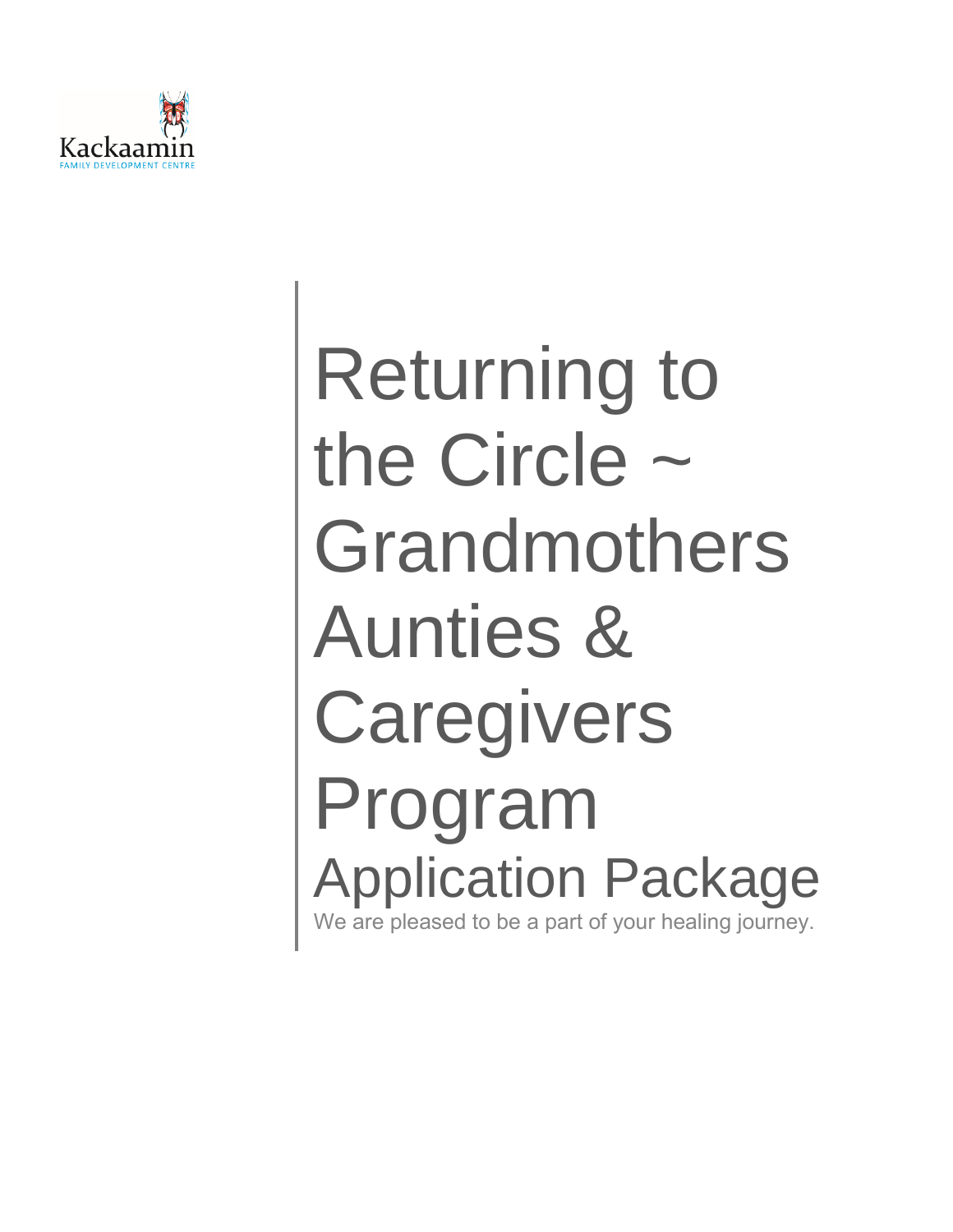

# Returning to the Circle  $\sim$  Grandmothers, Aunties & Caregivers Application Package

# **"Returning to the Circle"- Grandmothers, Aunties and Caregivers-July 18 – August 4, 2022**

#### **COST: FREE**

This 19-day program will explore the traditional Indigenous roles of Women in our families and communities. Programming will address multi-generational trauma stemming from the Residential School Legacy. This program will offer a safe space to begin looking at delayed grief and specific traumas (the roots of addiction) through experiential and cognitive processes using culturally relevant approaches.

### *Participants are asked to refrain from any and all drug and alcohol use during programming. Healing will be based on Traditional culture and ceremony- participants' need to have a clear mind and spirit to connect with the Creator and Ancestors.*

All those participating in, "Returning to the Circle" ~ Grandmothers, Aunties and Caregivers, will be sharing their accommodations with others if one has received the COVID-19 vaccine. Kackaamin has 2 bedroom, 3 bedroom, 4 bedroom, 5 bedroom and wheel chair accessible townhouse units. Each unit has one queen bed, and depending on the other units they have twin beds, with bathrooms and full kitchens.

# **Participants will be confirmed once applications are reviewed by our clinical intake committee.**

# **CELL PHONE USE DURING PROGRAMMING WILL NOT BE TOLERATED.**

## **We require Covid-19 vaccination as some components of the program require Vaccination passports. In order to fully participate in all aspects of the program, full vaccination should be considered.**

#### *Please note we are not accepting children or youth for this program due to healing demands of heavy programming, need for self-care of participants and COVID-19.*

#### **Kackaamin Family Development Centre Program Guidelines**

- Clients must have a minimum 3 weeks of abstinence from any previously misuse substance.
- Smoking is allowed in the designated smoking areas
- Clients are responsible for their own travel arrangements to and from the center
- Arrival time on intake day is between 12:00 pm 5:00 pm

Please connect with Intake Coordinator, Julie Fontaine, at 250-723-7789 or [julie.f@kackaamin.org](mailto:julie.f@kackaamin.org) for appropriate applications for summer programming, and for any questions or concerns related to programming application requirements.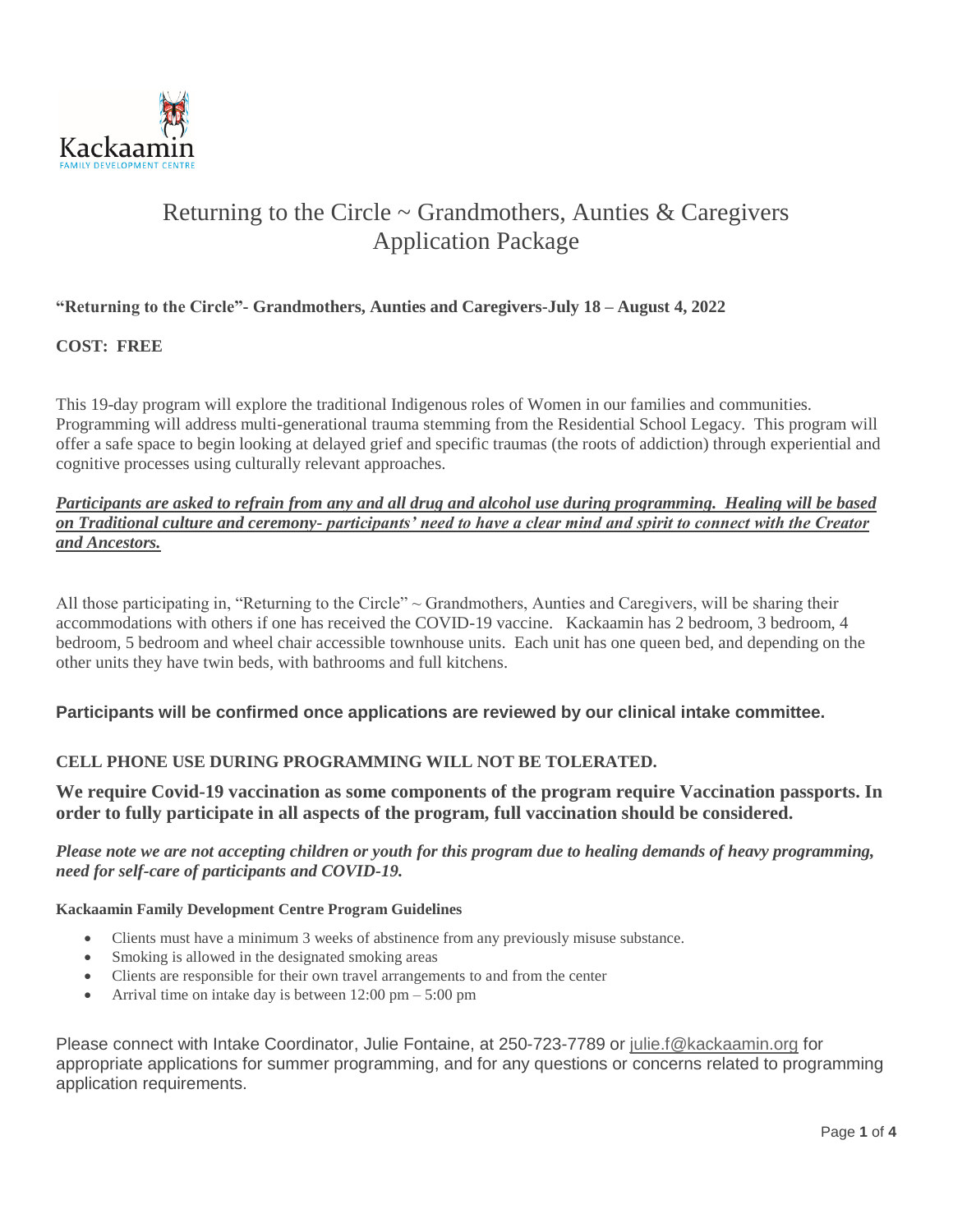

# Grandmother's Aunties & Caregivers Application for 2022

# **PLEASE PRINT CLEARLY**

| <b>IDENTIFYING INFORMATION</b>                                                                                                                   |                   |                         |                                               |                                                                                                      |                                                                                                                                  |               |  |
|--------------------------------------------------------------------------------------------------------------------------------------------------|-------------------|-------------------------|-----------------------------------------------|------------------------------------------------------------------------------------------------------|----------------------------------------------------------------------------------------------------------------------------------|---------------|--|
| <b>LAST NAME</b>                                                                                                                                 |                   | <b>FIRST NAME</b>       |                                               |                                                                                                      | <b>KNOWN AS</b>                                                                                                                  |               |  |
| DATE OF BIRTH (YYYY MON DD)                                                                                                                      | $\square$ MALE    | <b>TELEPHONE</b>        |                                               |                                                                                                      | <b>EMAIL</b>                                                                                                                     |               |  |
|                                                                                                                                                  | $\Box$ FEMALE     |                         |                                               |                                                                                                      |                                                                                                                                  |               |  |
| <b>ADDRESS</b>                                                                                                                                   |                   |                         | <b>CITY</b>                                   |                                                                                                      | <b>PROVINCE</b><br>POSTAL CODE                                                                                                   |               |  |
| <b>ABORIGINAL ANCESTRY</b>                                                                                                                       | <b>BAND NAME</b>  |                         |                                               |                                                                                                      | ON RESERVE                                                                                                                       |               |  |
| $\Box$ YES $\Box$ NO                                                                                                                             |                   |                         |                                               |                                                                                                      | $\Box$ YES $\Box$ NO                                                                                                             |               |  |
| <b>CARE CARD NUMBER</b>                                                                                                                          |                   |                         |                                               | STATUS NUMBER (10 DIGIT NUMBER)                                                                      |                                                                                                                                  |               |  |
| PERSONAL HISTORY                                                                                                                                 |                   |                         |                                               |                                                                                                      |                                                                                                                                  |               |  |
| <b>EMPLOYMENT STATUS</b>                                                                                                                         |                   | <b>MARITAL STATUS:</b>  |                                               |                                                                                                      |                                                                                                                                  |               |  |
| $\square$ WORKING $\square$ S.A. $\square$ E.I.C. $\square$ OTHER $\square$ SINGLE $\square$ COMMON-LAW $\square$ SEPERATED $\square$ DIVORCED   |                   |                         |                                               |                                                                                                      |                                                                                                                                  |               |  |
| Are you a survivor of Residential School? $\Box$ YES $\Box$ NO                                                                                   |                   |                         |                                               |                                                                                                      |                                                                                                                                  |               |  |
| Are you a survivor of a Day School Program? $\Box$ YES $\Box$ NO<br>Are you an Intergenerational Survivor of Residential/ Day School? □ YES □ NO |                   |                         |                                               |                                                                                                      |                                                                                                                                  |               |  |
|                                                                                                                                                  |                   |                         |                                               |                                                                                                      |                                                                                                                                  |               |  |
| Substance Use History- Please Indicate Drugs of Choice and Date of Last Use:                                                                     |                   |                         |                                               |                                                                                                      |                                                                                                                                  |               |  |
| (We are collecting this information for program development and client safety while here)                                                        |                   |                         |                                               |                                                                                                      |                                                                                                                                  |               |  |
| <b>Q</b> ALCOHOL                                                                                                                                 |                   |                         |                                               | $\Box$ NON-PRESCRIPTION DRUGS $\Box$ PRESCRIPTION DRUGS                                              | $\Box$ INHALANTS                                                                                                                 |               |  |
| Date of Last Use:                                                                                                                                | Date of Last Use: |                         |                                               |                                                                                                      |                                                                                                                                  |               |  |
|                                                                                                                                                  |                   |                         |                                               |                                                                                                      |                                                                                                                                  |               |  |
| ii) Abuse Pattern<br>$\Box$ DAILY                                                                                                                |                   | <b>NOSTLY WEEK-ENDS</b> |                                               | $\Box$ BINGE                                                                                         |                                                                                                                                  |               |  |
| <b>EMERGENCY CONTACT INFORMATION</b>                                                                                                             |                   |                         |                                               |                                                                                                      |                                                                                                                                  |               |  |
| EMERGENCY CONTACT SURNAME                                                                                                                        |                   |                         |                                               | EMERGENCY CONTACT FIRST NAME                                                                         | <b>RELATIONSHIP</b>                                                                                                              |               |  |
|                                                                                                                                                  |                   |                         |                                               |                                                                                                      |                                                                                                                                  |               |  |
| <b>TELEPHONE</b><br><b>EMAIL</b>                                                                                                                 |                   |                         |                                               | <b>CITY OF RESIDENCE</b>                                                                             |                                                                                                                                  |               |  |
|                                                                                                                                                  |                   |                         |                                               |                                                                                                      |                                                                                                                                  |               |  |
| <b>INFORMATION</b>                                                                                                                               |                   |                         |                                               |                                                                                                      |                                                                                                                                  |               |  |
| Do you have physical limitations that prevent you from                                                                                           |                   |                         | $\square$ YES                                 |                                                                                                      |                                                                                                                                  | $\Box$ YES    |  |
| doing recreational or cultural activities                                                                                                        |                   | $\square$ NO            | Do you require a wheel chair accessible unit? |                                                                                                      | $\square$ NO                                                                                                                     |               |  |
| Do you have any allergies (food, insect, medications) we                                                                                         |                   |                         |                                               |                                                                                                      |                                                                                                                                  |               |  |
| need to be aware of                                                                                                                              |                   |                         |                                               | Please explain                                                                                       |                                                                                                                                  |               |  |
| I understand and accept I will be placed in shared<br>accommodation                                                                              |                   |                         | $\square$ YES                                 | I am committed to complete a structured program process                                              |                                                                                                                                  | $\Box$ YES    |  |
|                                                                                                                                                  |                   |                         | $\square$ NO                                  | $\square$ NO<br>focused on my wellness                                                               |                                                                                                                                  |               |  |
| I am willing to be involved in all types of intensive<br>activities?                                                                             |                   |                         | $\square$ YES                                 |                                                                                                      | I am willing to participate in First Nations Treatment<br>$\square$ YES<br>program components such as sweat lodge, daily smudge, |               |  |
|                                                                                                                                                  |                   |                         | $\square$ NO                                  | pipe and other cultural ceremonies?                                                                  |                                                                                                                                  | $\square$ NO  |  |
| I am willing to put aside all external distractions while in                                                                                     |                   |                         | $\Box$ YES                                    |                                                                                                      |                                                                                                                                  | $\square$ YES |  |
| the journey to the wellness program                                                                                                              |                   |                         | $\square$ NO                                  | Have you received the COVID-19 Vaccine? 1 <sup>st</sup> 2 <sup>nd</sup> 3 <sup>rd</sup><br>$\Box$ NO |                                                                                                                                  |               |  |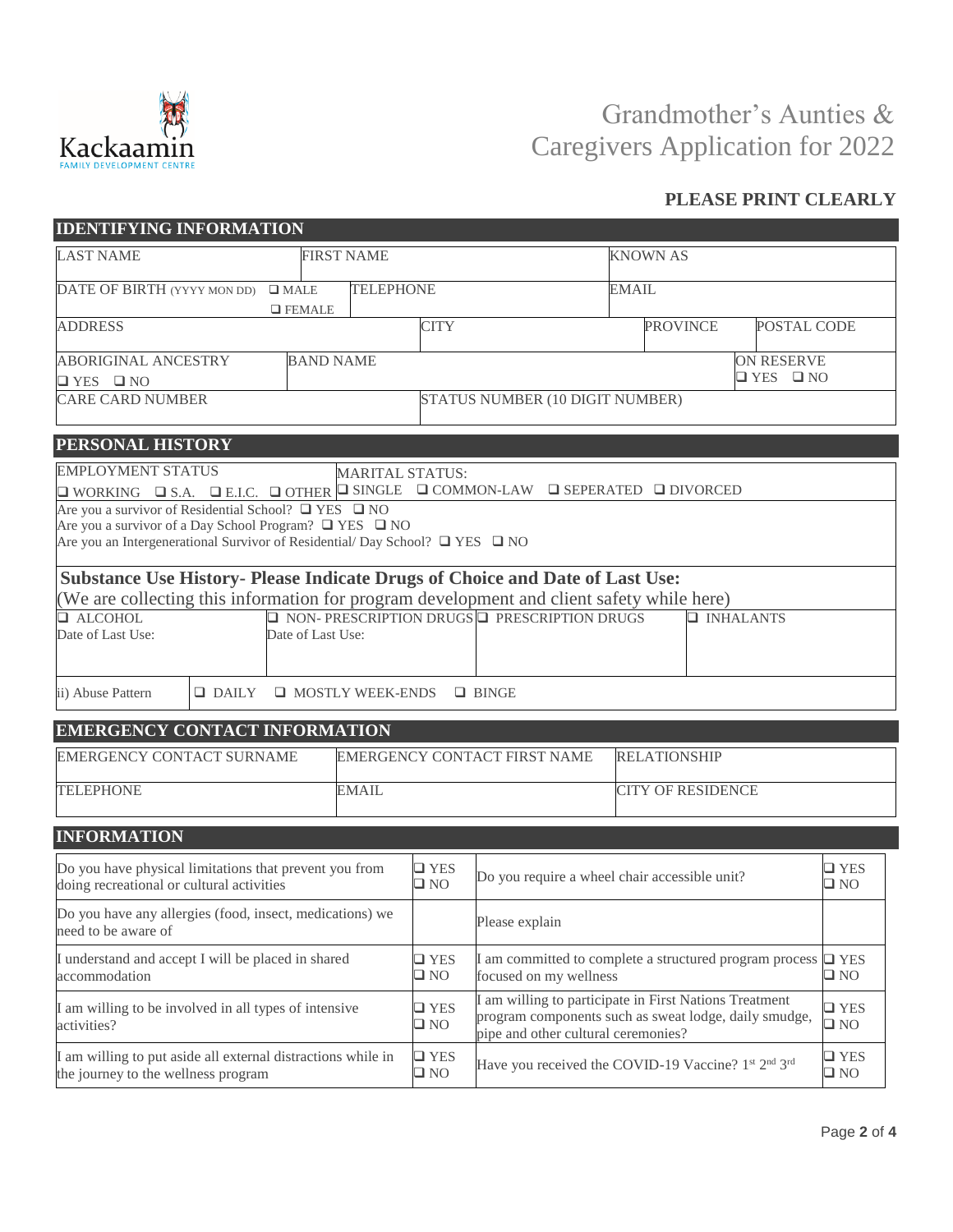# **TREATMENT NEEDS**

**Have you engaged in healing programs (healing circle, cultural practice, etc.)?:**

#### **Trauma**

Please note any recent or past traumatic events you feel comfortable disclosing at this time.

#### **Specific Treatment**

Please note any specific goals or needs (i.e. spiritual, mental, emotional, physical) that you have for treatment.

#### **Specific Needs**

Please note any special needs, physical limitations, or other concerns you may have at our Centre.

| <b>LAST NAME</b> |                            | <b>FIRST NAME</b>                                                                                                   |
|------------------|----------------------------|---------------------------------------------------------------------------------------------------------------------|
|                  | <b>CARE CARD NUMBER</b>    | STATUS NUMBER (10 digit number)                                                                                     |
|                  |                            | Are you currently or have you ever been treated for any of the following? (Check All That Apply, or Non-Applicable) |
| $\circ$          | Asthma                     | Varicose veins<br>$\bigcirc$                                                                                        |
| $\circ$          | Bleeding disorder          | Pacemaker<br>$\bigcirc$                                                                                             |
| $\circ$          | <b>High Blood Pressure</b> | Musculoskeletal Problems<br>$\circ$                                                                                 |
| $\bigcirc$       | <b>Low Blood Pressure</b>  | Cancer<br>$\circ$                                                                                                   |
| $\circ$          | Headaches                  | Pregnancy<br>$\circ$                                                                                                |
| $\bigcirc$       | <b>Diabetes</b>            | <b>Stroke</b><br>$\bigcirc$                                                                                         |
| $\circ$          | Epilepsy                   | <b>Gastro-Intestinal Problems</b><br>$\bigcirc$                                                                     |
| $\bigcirc$       | <b>Heart Disease</b>       | Hemophilia<br>$\circ$                                                                                               |
| $\bigcirc$       | <b>Arthritis</b>           | Other (please specify):<br>$\circlearrowright$                                                                      |

| TUBERCULOSIS ~ TB Screening tool                                                    | <b>DORMANT</b> |  |  |  |  |  |
|-------------------------------------------------------------------------------------|----------------|--|--|--|--|--|
|                                                                                     | DATE           |  |  |  |  |  |
| NOTE: If the screening tool indicates a need for Skin test, please provide results. |                |  |  |  |  |  |